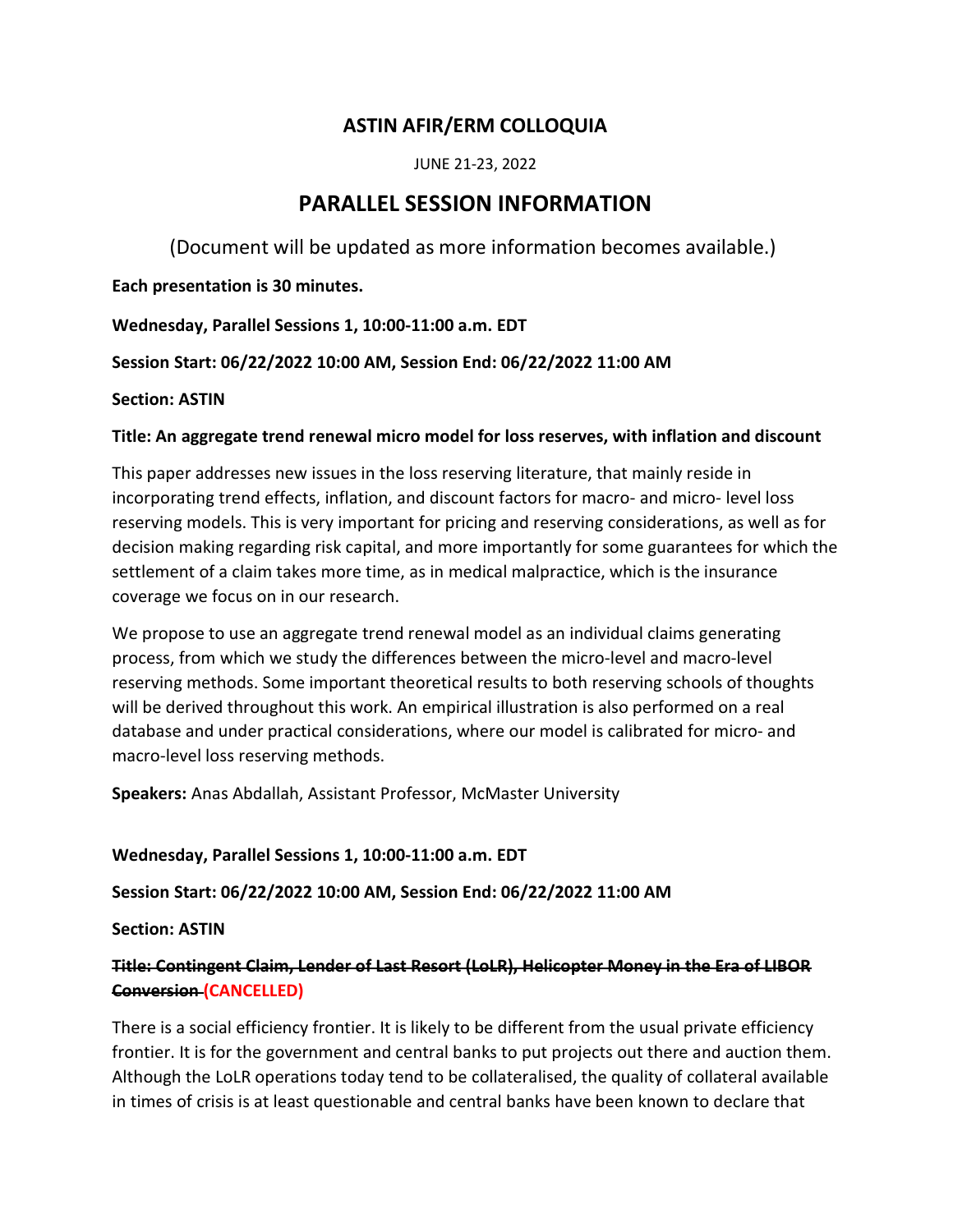they will "do whatever needed" to address a crisis. Such loans are collateralised, at varying degrees of haircut. Of course, this collateralised customer loans, which in light of Covid-19 recession impact will be lower and lower credit quality over time. The actual capital base of central banks is not high – certainly if one applied Basel III or Solvency ll capital rules to them they would be undercapitalised. In theory the risk mitigation is the collateral they obtain, often at high haircut, but as you say the credit quality of this collateral is not always high and the form of lending will be pro-cyc

Speakers: Chitro Majumdar, ,

# Wednesday, Parallel Sessions 1, 10:00-11:00 a.m. EDT

# Session Start: 06/22/2022 10:00 AM, Session End: 06/22/2022 11:00 AM

## Section: ASTIN

# Title: Risk model with dependent frequency and severity, premium and ruin probability calculation

"A common assumption made in risk theory with application in insurance modelling is that the "claim frequency" and the "claim severity" are independent. It may not be the case in many situations. Recently, there have been authors working with models with dependence, like Li et al. (2015), Garrido et al. (2016) and Ni et al. (2020) with application in motor insurance. Also, Albrecher et al. (2011), Andrade e Silva and Centeno (2017) and Moura and Centeno (2020), where the first and last use copulas and the second uses GLM's to capture dependence.

This work wants to consider dependence between claim counts and severity of claims, as well as among individual severities, and/or claim sizes, in order to calculate subsequent premiums and corresponding ruin probabilities. We work formulae and numerical results for both ruin probabilities and adjusted premiums in some sort of models. We start from Poisson models by mixing random parameter following ideas from Li et al. (2015) and Ni et al. (20

Speakers: Renata Alcoforado, ,

Wednesday, Parallel Sessions 1, 10:00-11:00 a.m. EDT

Session Start: 06/22/2022 10:00 AM, Session End: 06/22/2022 11:00 AM

# Section: ASTIN

# Title: Scenario Testing for Large Fleets during the yearly price adjustment process - a practical example

"In the yearly price adjustment process, it's important to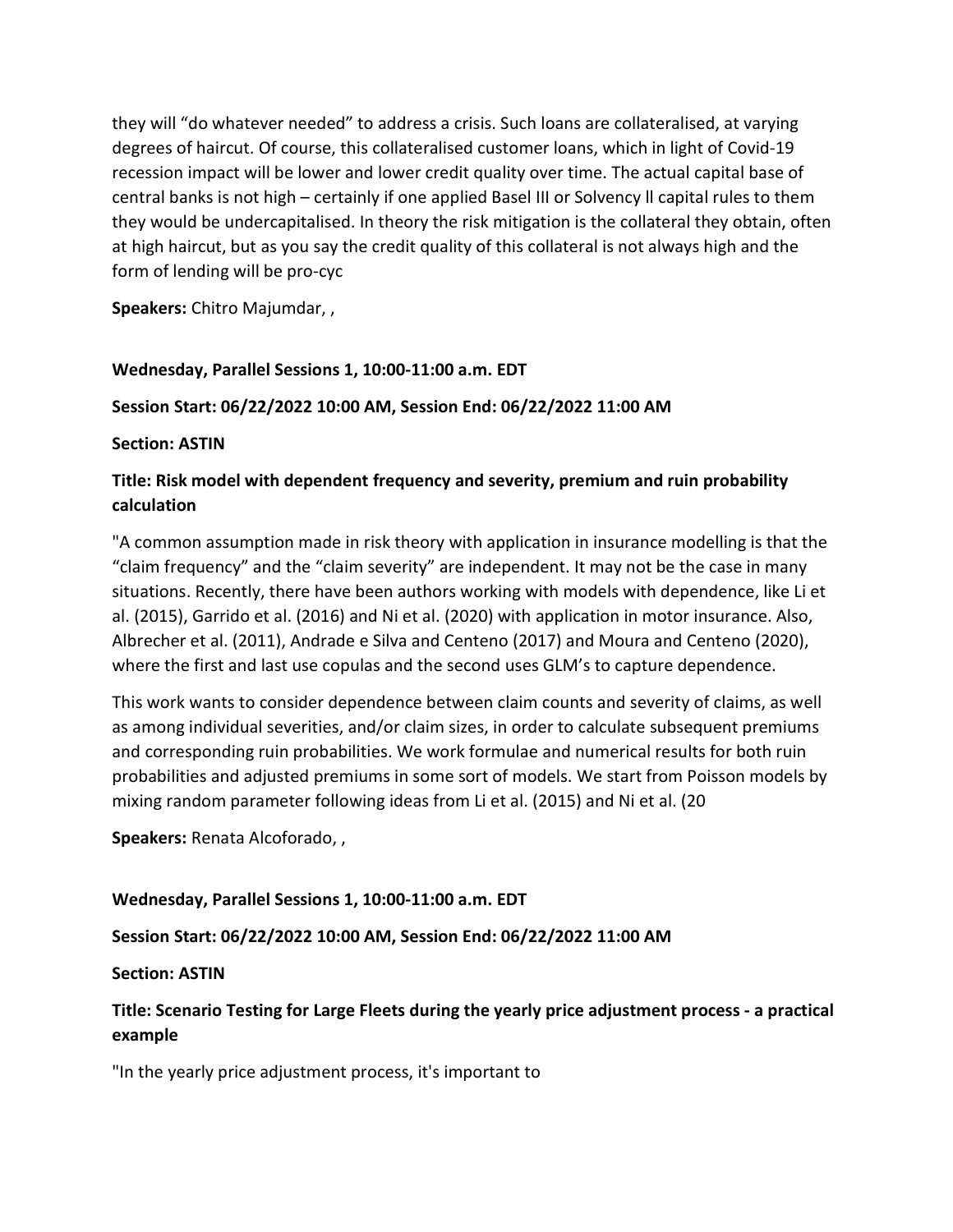- determine the profitability of the future
	- large fleet portfolio and at the same time
- ensuring the envisaged growth in

gross written premium.

In this context the lapse analysis plays a crucial role to identify the segments which are more or less price-sensitive.

There the technical premium (or TP) comes into play.

It guarantees that the effect of a client's reaction (renewal or lapse) can be quantified, thus preventing an unneccessary lapse of a (highly) profitable account respectively a suboptimal premium increase.

This presentation will represent a kind of combination of the following two presentations:

first presentation, held during the IAA 2019 in Capetown (in person),

second presentation held during the IAA Online Colloquium 2021.

The following 3 points will be covered:

(1) Modelling of the probability that the fleets are manually renewed by the Underwriters

(e. g. so as to avoid the increase in premi

Speakers: Michael Klamser, Senior Actuary, Allianz Versicherungs AG

## Wednesday, Parallel Sessions 2, 11:30-12:30 EDT

## Session Start: 06/22/2022 11:30 AM, Session End: 06/22/2022 12:30 PM

## Section: AFIR/ERM

## Title: An Asset-Liability Model for Stable Value Fund Wraps (Guaranteed Retirement Plans)

This paper introduces the first of a kind comprehensive mathematical framework for the assetliability management of stable value fund wraps. Stable value funds are employee benefit investment options guaranteed through wraps at a crediting rate of return currently approximately

\$ 400B of the US retirement market. We first make an introduction to the stable value fund synthetization mechanism that buffers short-term market fluctuation and transforms a volatile fund return into a more stable one. Using twenty years of historical data from 288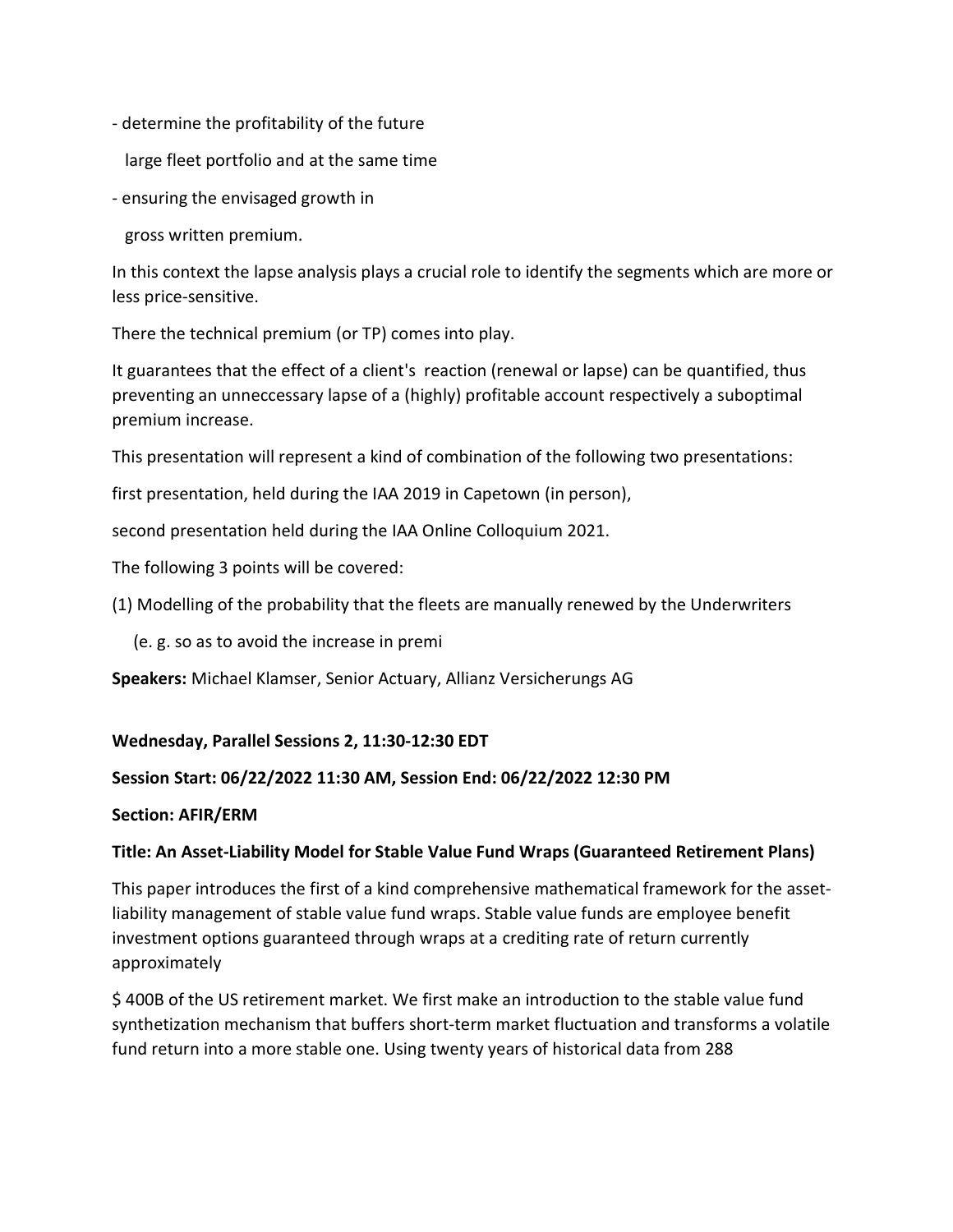funds gathered through various sources, we study the behavioral and statistical properties of the cash flows and propose a regime switching model for the liabilities adapted to and fitted to this behavioral study. We also propose a novel asset model that captures the primary risk factor of fixed income funds.

Speakers: Behzad Alimoradian, ,

Wednesday, Parallel Sessions 2, 11:30-12:30 EDT

# Session Start: 06/22/2022 11:30 AM, Session End: 06/22/2022 12:30 PM

## Section: AFIR/ERM

# Title: Analysis threshold portfolio return of Swiss pension funds based on nested simulation engine

"According to the FRP5 Guidelines of the Swiss Chamber of pension fund experts (SKPE), the threshold portfolio return (TPR) corresponds to the annual portfolio return which the pension fund requires to keep the funding ratio constant. The difference between the expected return on assets and the threshold portfolio return plays a key role in determining whether the current benefits can be financed. The future threshold portfolio return depends not only on interest credits, reserving and benefit policies but on HR policies as well.

In our forecasting approach, the future threshold portfolio return over different periods is determined based on the nested stochastic modelling for pension fund membership and their liabilities implemented with different HR policies to quantify their impacts. Future development of the assets will be implemented with the stochastic regime-switching portfolio return model.

Speakers: Mauro Triulzi, Head of IT Service, Software Developer, allea Ltd

## Wednesday, Parallel Sessions 2, 11:30-12:30 EDT

# Session Start: 06/22/2022 11:30 AM, Session End: 06/22/2022 12:30 PM

Section: ASTIN

# Title: Cyber risk: An analysis of self-protection and the prediction of claims

For a set of Brazilian companies, we studied the occurrence of claims by analyzing the impact of self protection and the prediction of their occurrence. We bring a new perspective to the study of cyber risk analyzing the probabilities of acquiring protection against this type of risk by using propensity scores. We consider the problem of whether acquiring cyber protection improves network security using a matching method that allows a fair comparison among companies with similar characteristics. Our analysis, assisted with Brazilian data, shows that despite informal arguments that favor protection against cyber risks as a tool to improve network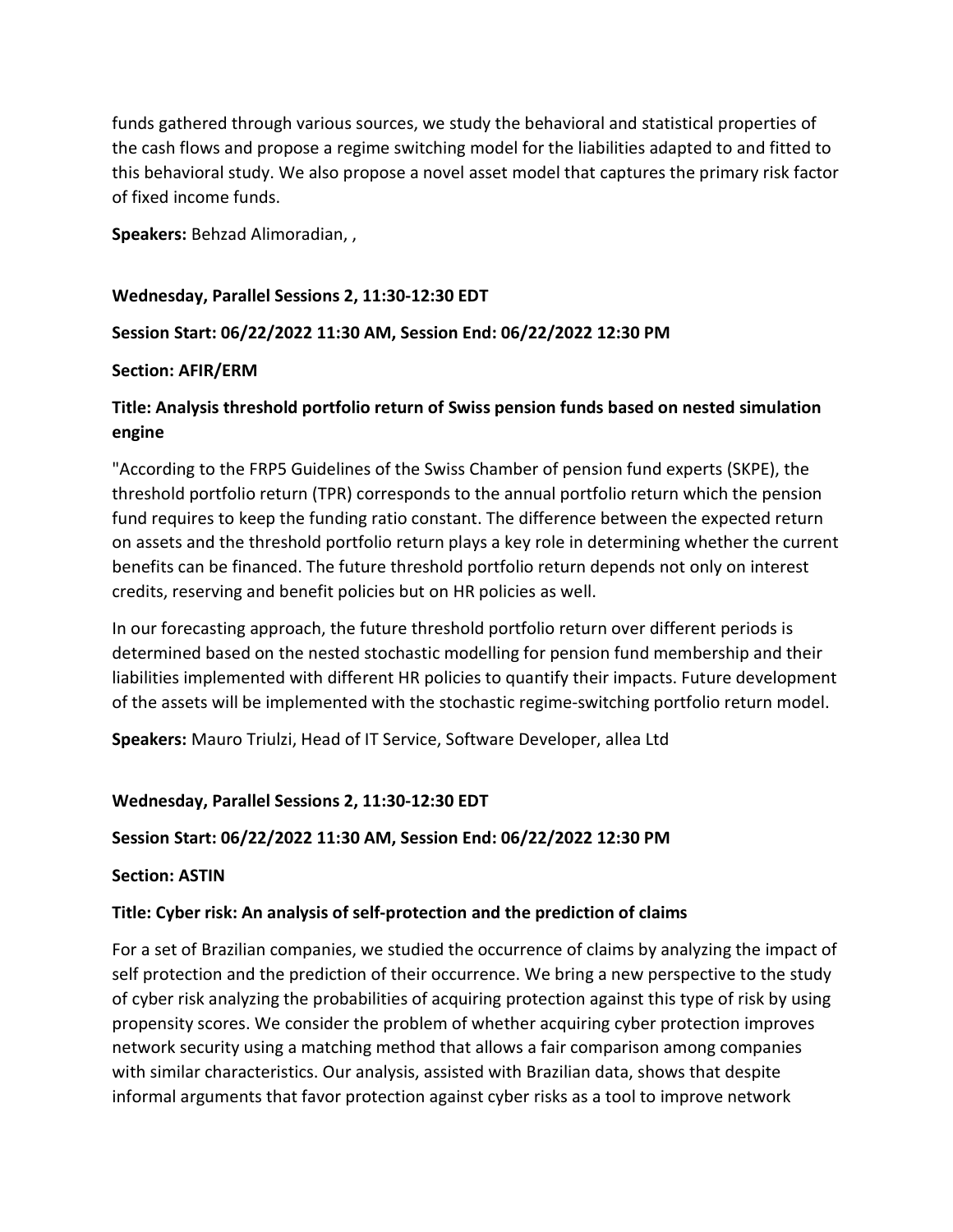security, we observed that in the presence of protection against cyber risks, the incidence of claims is higher than if there were no protection. Regarding the prediction of the occurrence of a claim, a system considering a feedforward multilayer perceptron neural network was created, and its performance was measured.

Speakers: Alana Azevedo, ,

Wednesday, Parallel Sessions 2, 11:30-12:30 EDT

## Session Start: 06/22/2022 11:30 AM, Session End: 06/22/2022 12:30 PM

#### Section: ASTIN

## Title: Efficient computation of expected allocations

Consider a risk portfolio with aggregate loss random variable S=X 1+...+X n defined as the sum of the n individual losses X 1, …, X n. The expected allocation,  $E[X_i + 1(S = k)]$ , i = 1, …, n, is a vital quantity for capital allocation and peer-to-peer insurance. For example, one uses this value to compute peer-to-peer contributions under the conditional mean risk-sharing rule and performs TVaR-based capital allocation under the Euler risk allocation rule. This paper introduces the expected allocation generating function, a power series representation of the expected allocation of an individual risk given the total risks in the portfolio when all risks are discrete, even in the presence of dependence. First, we provide a simple relationship between the expected allocation generating function and the probability generating function.

Speakers: Christopher Blier-Wong, PhD Student, Laval University

## Wednesday, Parallel Sessions 2, 11:30-12:30 EDT

## Session Start: 06/22/2022 11:30 AM, Session End: 06/22/2022 12:30 PM

#### Section: ASTIN

## Title: Enhancing Claims Triage with Dynamic Data

In property insurance claims triage, insurers often use static information to assess the severity of a claim and identify the subsequent actions. We hypothesize that the pattern of weather conditions throughout the course of the loss event is predictive of insured losses and hence appropriate use of weather dynamics improve the operation of insurer's claim management. To test this hypothesis, we propose a deep learning method to incorporate the dynamic weather data in the predictive modeling of insured losses for reported claims. The proposed method features a hierarchical network architecture to address the challenges introduced into claims triage by weather dynamics.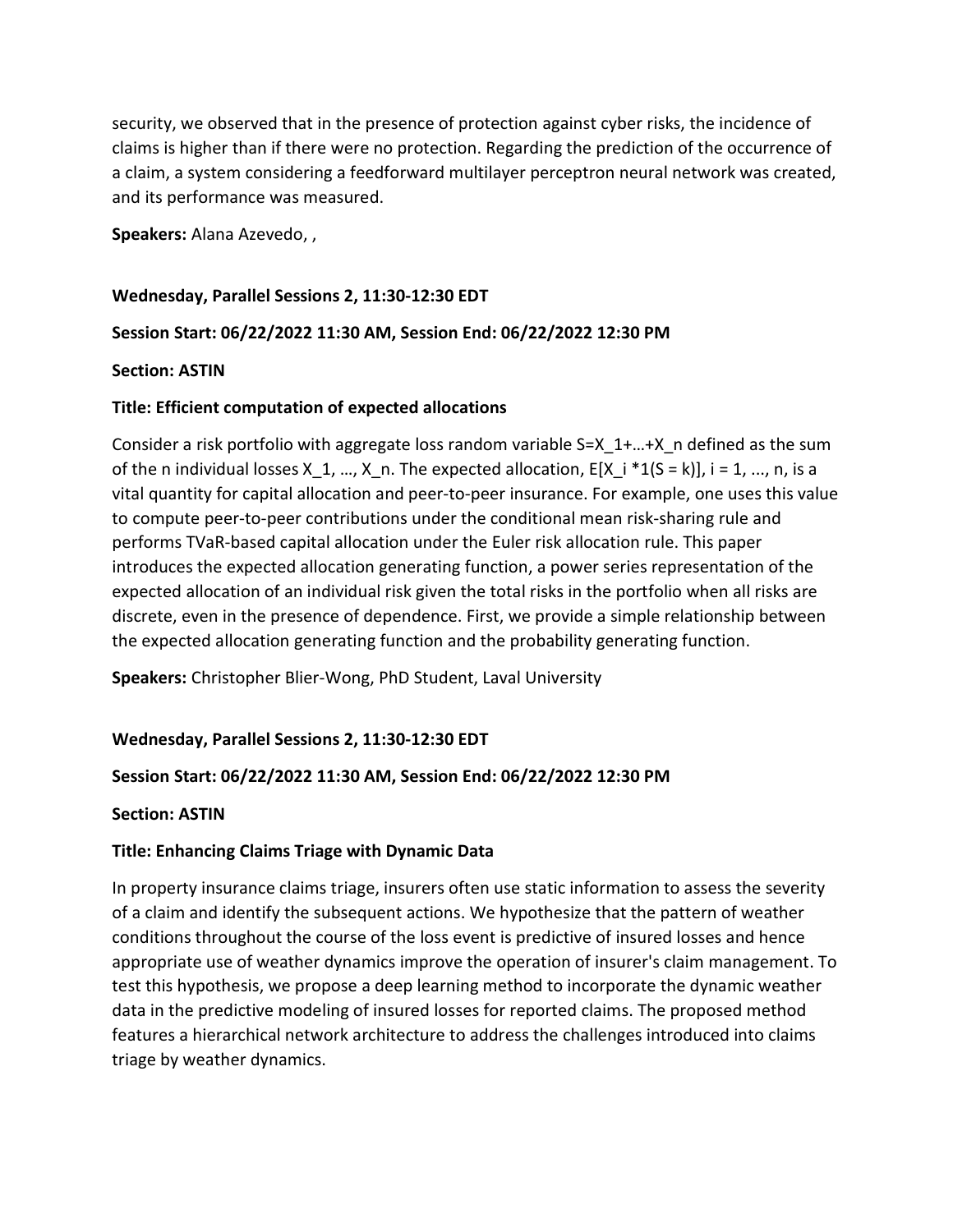In the empirical analysis, we examine a portfolio of hail damage property insurance claims obtained from a major U.S. insurance carrier. When supplemented by the dynamic weather information, the deep learning method exhibits substantial improvement in the hold-out predictive performance.

Speakers: Peng Shi, Associate Professor, University of Wisconsin - Madison

## Wednesday, Parallel Sessions 2, 11:30-12:30 EDT

## Session Start: 06/22/2022 11:30 AM, Session End: 06/22/2022 12:30 PM

## Section: ASTIN

## Title: Rebalancing the off-Balance Factor Using the Complement of Credibility

The ratemaking algorithms used to calculate class factors, territory factors, allocations of rate changes to coverages and other types of rating values often require either an off-balance factor (off-balance correction), or, when capping is involved, a test correction factor. The current approach is to multiply a common off-balance or test correction factor by all the postcredibility rates, so that the weighted average of the final rates matches the overall rate indication. The present correction algorithm appears to have disparate impacts on some classes, though. For example, when correction factors are applied uniformly to the postcredibility rates, rates for already fully credible classes may be artificially raised or lowered. Spreading the off-balance across the complement of credibility terms creates end rates that are both more credible and in many circumstances, more accurate depictions of the loss costs.

Speakers: Joe Boor

## Wednesday, Parallel Sessions 3, 13:30-14:30 EDT

## Session Start: 06/22/2022 01:30 PM, Session End: 06/22/2022 02:30 PM

## Section: AFIR/ERM

## Title: COVID-19 Mitigations in the U.S

Modeling of a pandemic requires assumptions regarding mitigation behaviors. This presentation provides highlights of a weekly survey of practices regarding the mitigation of the spread of COVID-19 in the U.S. during the final four months of 2020 and the first four months of 2021. The survey asks about the degree to which the respondents perceive that people in their community are following 21 common mitigation practices. The responses are separated by state and compared to state level statistics regarding the level of COVID-19 infections from the Johns Hopkins COVID database for the same time period.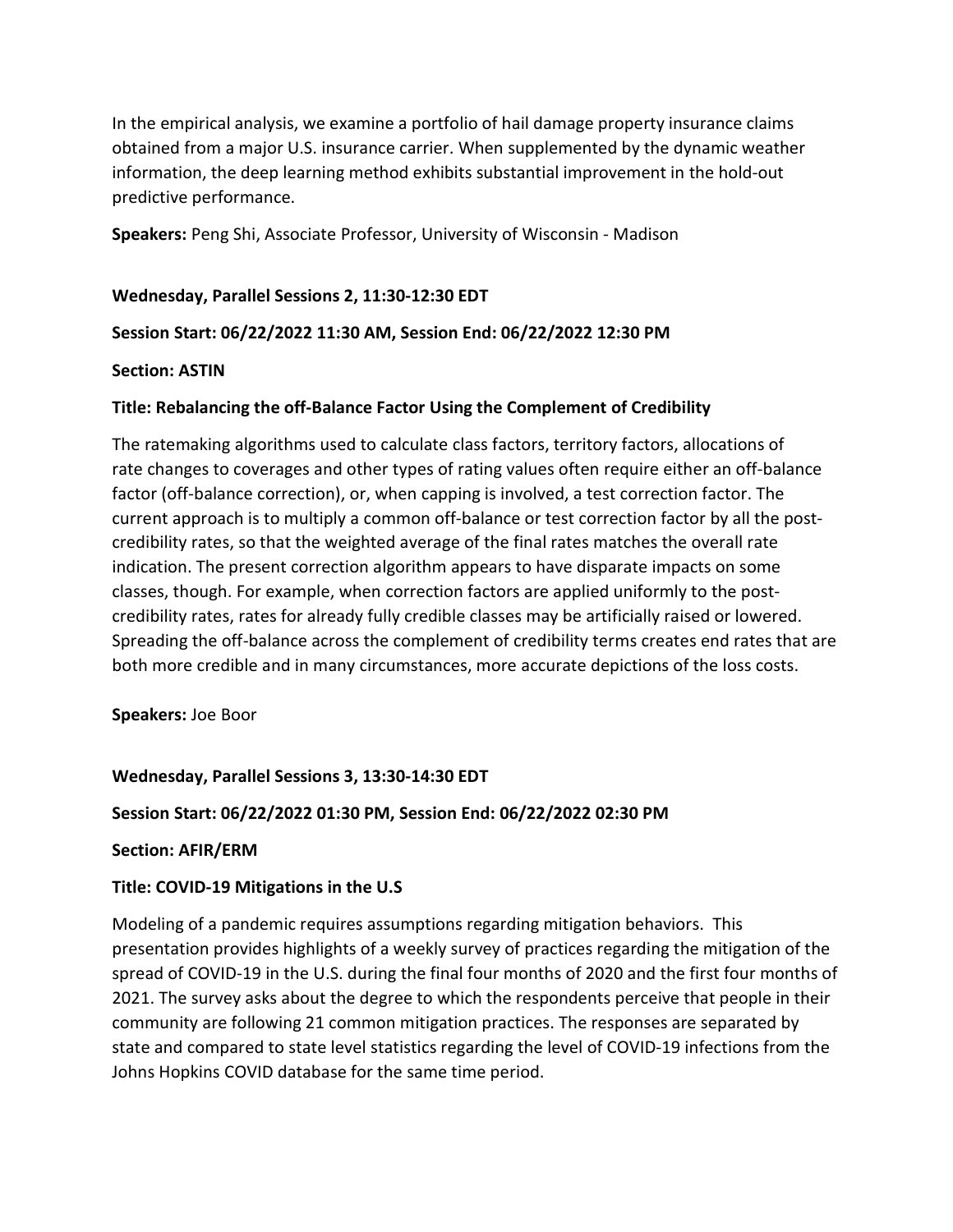Speakers: David Ingram, , Semi-Retired Daniel Ingram, Revenue Analyst, American Airlines

## Wednesday, Parallel Sessions 3, 13:30-14:30 EDT

## Session Start: 06/22/2022 01:30 PM, Session End: 06/22/2022 02:30 PM

Section: AFIR/ERM

# Title: Pandemic effects on investors behaviour: Tesla valuation with Holt-Winters and fundamental analysis

Commencing the Covid-19 back in March 2020, it is apparent that stock market conditions have changed investors' behaviour in financial markets. The pandemic provoked investors to fear, leading them to quickly search for alternative options to safeguard their resources, seeing that many stocks were declining in value. As a result, investors closed their positions on those enterprises significantly affected by the crisis and relocated their funds to high tech companies with the expectation of earning substantial future returns. This research analyzes an apparent overvalue of Tesla's Stock era to test the hypothesis of the presence of a stock market bubble caused by investors irrationality, first applying a Holt-Winters methodology to forecast Tesla's stock price and compare the results with a fundamental approach to define if the stock is under or overvalued.

Speakers: JUAN CARLOS BRIBIESCA, PhD, Tec de Monterrey Luciana Ehrsam, Management, University of Essex Fernando Marine, Research, Universidad Anahuac

# Wednesday, Parallel Sessions 3, 13:30-14:30 EDT

# Session Start: 06/22/2022 01:30 PM, Session End: 06/22/2022 02:30 PM

Section: ASTIN

# Title: Monte Carlo Simulation, Dependence, and Risk Accumulation

A framework for generating Monte Carlo simulations for a portfolio of risk variables exhibiting interdependence is presented. The framework's structure is versatile, allowing the user to opt between dependence structure sophistication and computational efficiency. Consideration for underlying variable dependence is especially important for the quantification of extreme value statistics of financial and insurance portfolios. To build the methodology, copula theory, factor modeling techniques, and the Julia programming language are leveraged. The methodology is widely applicable and agnostic to the underlying risk variable distributions. The presentation will explore how to incorporate both numerical and categorical factor inputs into the dependence modeling paradigm. Although there are many potential applications of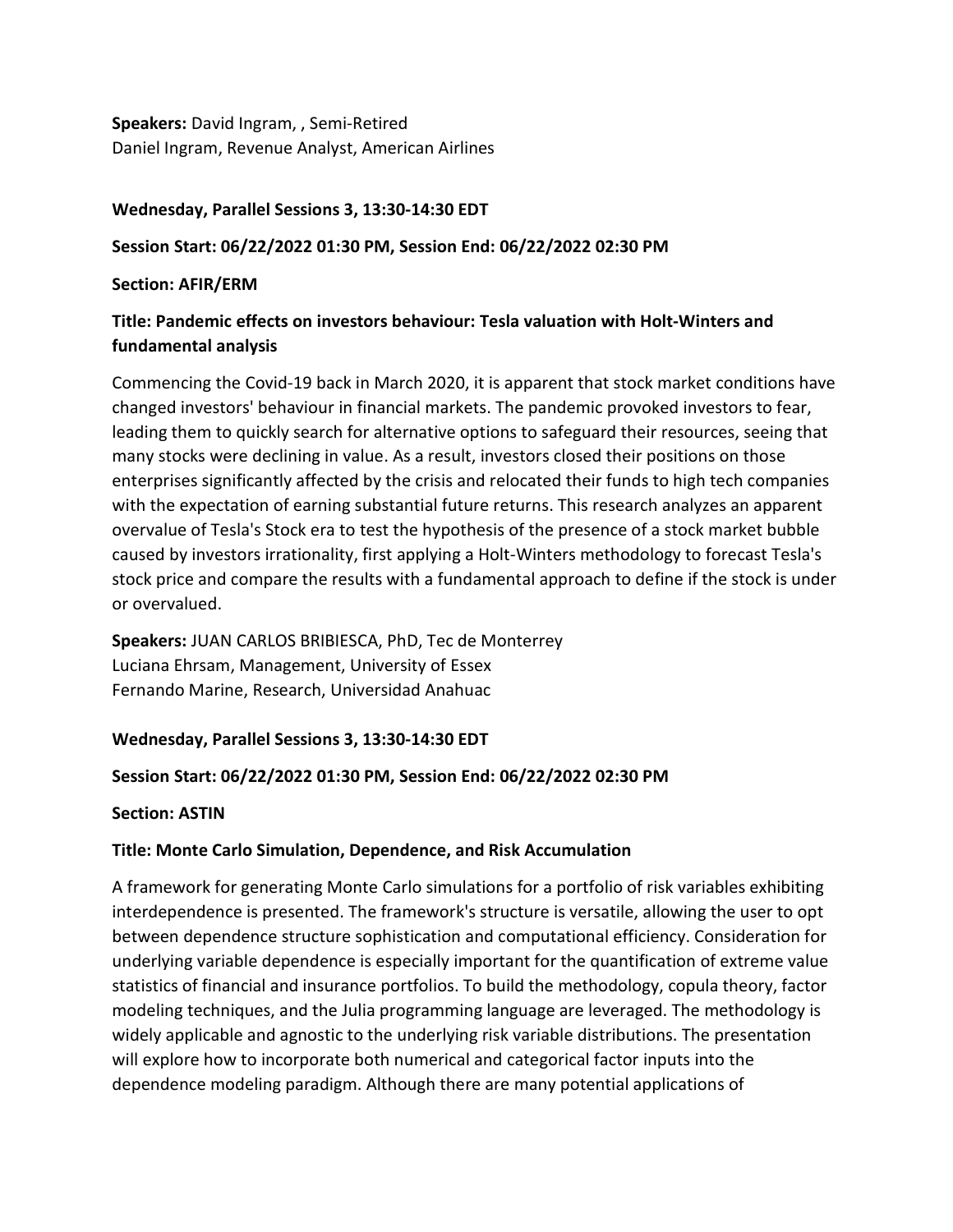dependency modeling and Monte Carlo simulation, the presentation will focus on the application to risk accumulation.

Speakers: Katherine Dalis, Senior Staff Actuarial Solutions Strategist, One Concern

# Wednesday, Parallel Sessions 3, 13:30-14:30 EDT Session Start: 06/22/2022 01:30 PM, Session End: 06/22/2022 02:30 PM

# Section: ASTIN

## Title: Capturing the dependence among large losses using extreme-value copulas

One possibility of dependence modeling among losses is using copulas, a technique that has been extensively used since the 1990s. However, the empirical literature about this is limited, and articles using real-world microdata are rarer. Our purpose is to estimate dependence structure among large losses from a single event that generated multiple claims in different lines of business using extreme-value copulas(EVC) applying to real-world insurance data and comparing to other families of copulas. The study is divided into two parts: (i)adjustment of dependence on simulated data, whose dependence structure is known, and (ii)capture of the dependence structure in real-world dataset of 13,734 losses belonging to different lines of business, incurred by a single event, whose dependence is unknown. Overall, the nonparametric method performed better than the parametric ones, producing more consistent estimates. In several real situations, EVC were more adequate to capture the dependence amo

Speakers: João Vinícius Carvalho, Assistant Professor, University of São Paulo Thiago Araujo, , University of São Paulo

# Wednesday, Parallel Sessions 3, 13:30-14:30 EDT

# Session Start: 06/22/2022 01:30 PM, Session End: 06/22/2022 02:30 PM

## Section: ASTIN

# Title: Modeling the Reserving Cycle with the Discrete Fourier Transform

The paper will demonstrate an application of the discrete Fourier transform in reserving by presenting a distribution free model of the reserving cycle. A parallelogram of data is organized as a periodic sequence, which is interpolated by a Fourier series. A simple criteria is given for separating the signal from the noise, revealing the loss emergence pattern. Finding the least squares trend takes a slightly different form in Fourier analysis, where Parseval's theorem relates the total sum of squares to the sum of the squared Fourier coefficients. The reserving cycle is identified as being generated by the lowest frequencies in the remaining noise. This presents the actuary with the interesting choice of finding the trend that minimizes either the systemic risk (reserving cycle) or the total risk.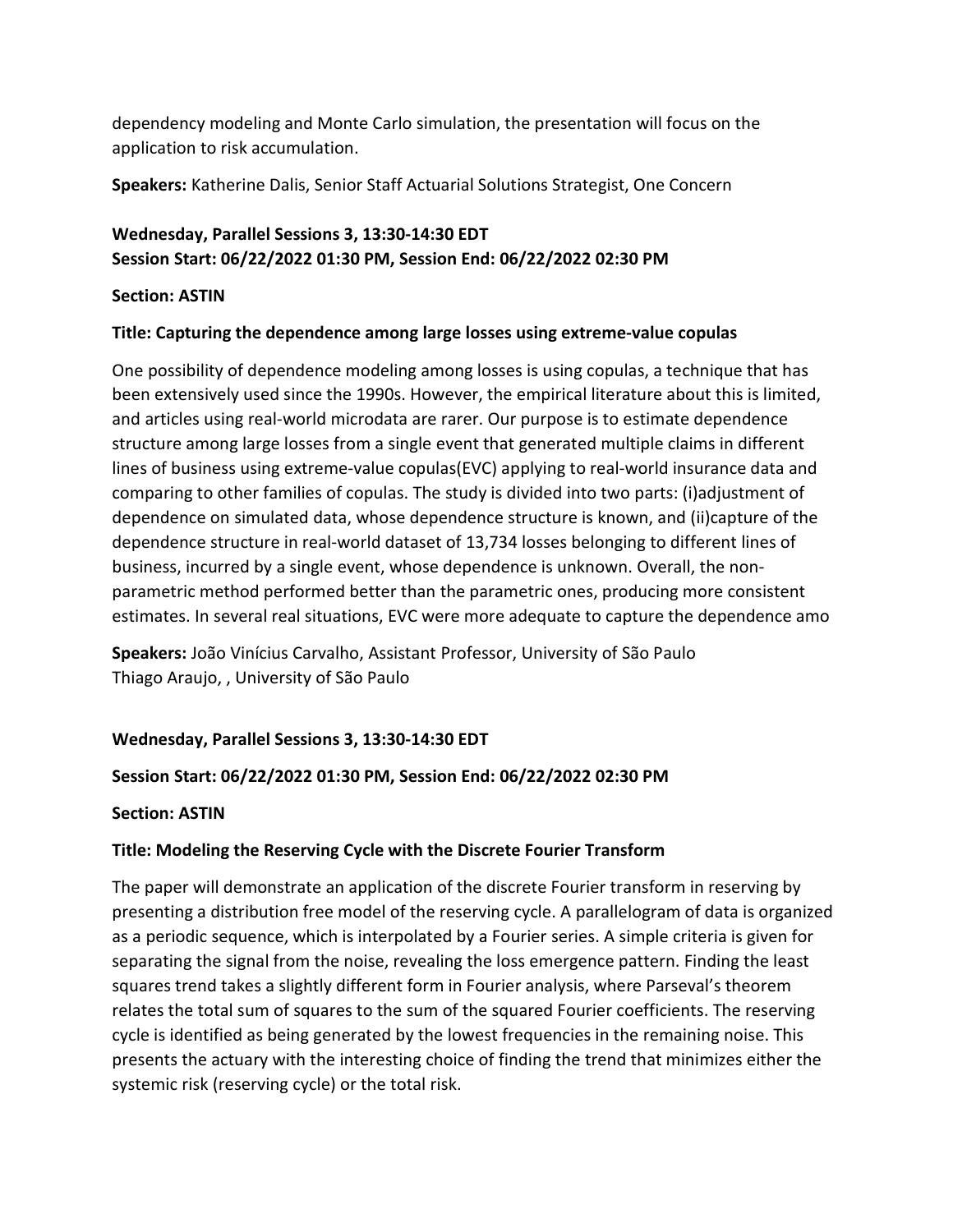Speakers: James Ely, President, Convolved, Inc

## Wednesday, Parallel Sessions 3, 13:30-14:30 EDT

## Session Start: 06/22/2022 01:30 PM, Session End: 06/22/2022 02:30 PM

## Section: ASTIN

## Title: The predictive power of the multinomial distribution - 2 practical examples

In my last two presentations for the IAA (2019 in Capetown and 2021 during the Virtual IAA) I dealt with the premium adjustment process for the flatrated fleet model

"bonus-malus", especially with regard to heightening the profitability of the flatrated fleet portfolio. One open point remains: To predict the loss ratio at the end of the year (on the basis of June figures) which is crucial in predicting the top-line for automatically renewed fleets in this segment.

Here, the multinomial distribution (with GLM) comes into play. I intend to showcase how well this approach functions to predict the premium volume next year and, at the same time, to demonstrate how the worsening pandemic in November/December 2020 in Germany almost derailed the predictive power of my model (still, it showed a pretty amazing robustness).

This gave me the motivation to apply the same "philosophy" for another flatrated fleet model

(new calc) where each year each fleet has to be calculated anew.

Speakers: Michael Klamser, Senior Actuary, Allianz Versicherungs AG

# Wednesday, Parallel Sessions 4, 15:00-16:00 EDT

## Session Start: 06/22/2022 03:00 PM, Session End: 06/22/2022 04:00 PM

## Section: ASTIN

## Title: Peer-to-Peer Multi-Risk Insurance and Mutual Aid

"Peer-to-peer (P2P) insurance is a decentralized network in which participants pool their resources together to compensate those who suffer losses. It is a revival of a centuries-old practice in many ancient societies. With the aid of internet technology, P2P insurance is becoming a transparent, high-tech and low-cost alternative to traditional insurance and is viewed by many as a huge disruptor to the traditional insurance industry in the same way Uber is to the taxi industry.

This paper presents an effort to build the framework for the design of mutual aid and P2P insurance. Most of existing business models in practice, whether traditional or P2P, are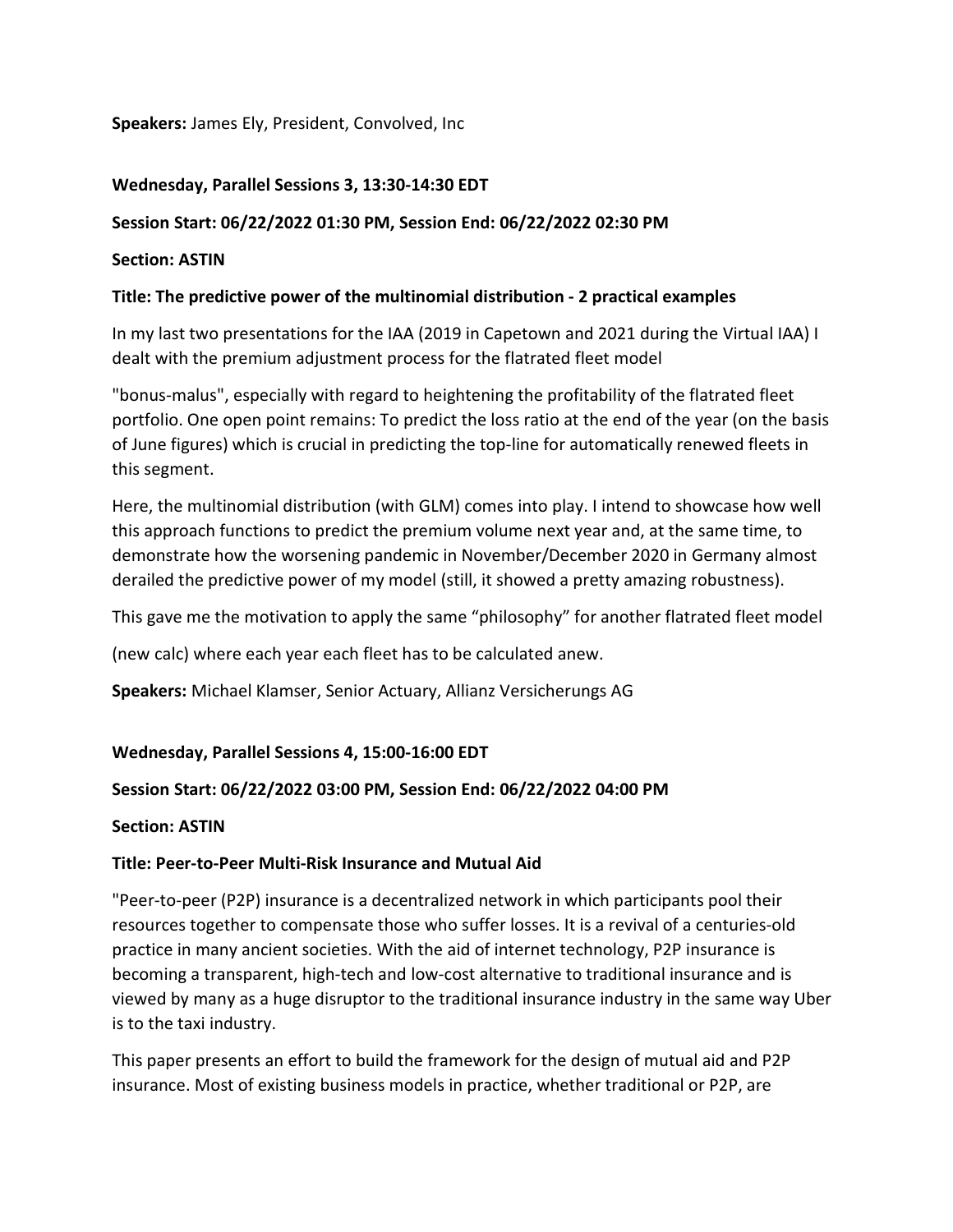developed to insure against a particular risk, such as critical illness, accidental deaths, property damage, etc. However, even with the same type of risk, not all peers can be of the same loss distribution due to different age cohort, health status, or property conditions, etc.

Speakers: Runhuan Feng, Professor and Director of Actuarial Science Program, University of Illinois

## Wednesday, Parallel Sessions 4, 15:00-16:00 EDT

## Session Start: 06/22/2022 03:00 PM, Session End: 06/22/2022 04:00 PM

## Section: ASTIN

## Title: Required Sample Size in Capital Modeling

Capital modeling requires very large samples. We use the normal approximation to derive relationships between sample sizes and error ranges for estimating VaR and TVaR. We focus on one-year capital models. In a one-year model, investments and catastrophes are the greatest risk sources. We show how the shape and tail behavior of their probability distributions lead to different requirements in sample sizes. Related mathematical theories are also reviewed.

Speakers: Kevin Zhang, Assistant Vice President, Cincinnati Insurance Companies

# Wednesday, Parallel Sessions 4, 15:00-16:00 EDT

## Session Start: 06/22/2022 03:00 PM, Session End: 06/22/2022 04:00 PM

## Section: ASTIN

# Title: Simulation-based Earthquake Insurance Risk Calculation

Insurance risk arising from catastrophes such as earthquakes is one of the components of the Minimum Capital Test for federally regulated property and casualty insurance companies. The Office of the Superintendent of Financial Institutions (OSFI) in Canada currently determines capital adequacy based on the 500-year return period of the country-wide earthquake risk, which is computed using a simple function of the probable maximum loss of Eastern and Western Canada. In this paper, a simulation-based approach is used in which losses and insurance claim payments are calculated by relying on earthquake hazard maps of Canada. Building occupancy classifications and their respective damage probability matrices are combined with the earthquake insurance market penetration and policy terms to calculate the earthquake risk for each Canadian municipality. As an alternative to the current guidelines of OSFI, a formula to calculate the country-wide minimum capital test is proposed based on the corr

Speakers: Roba Bairakdar, , Concordia University